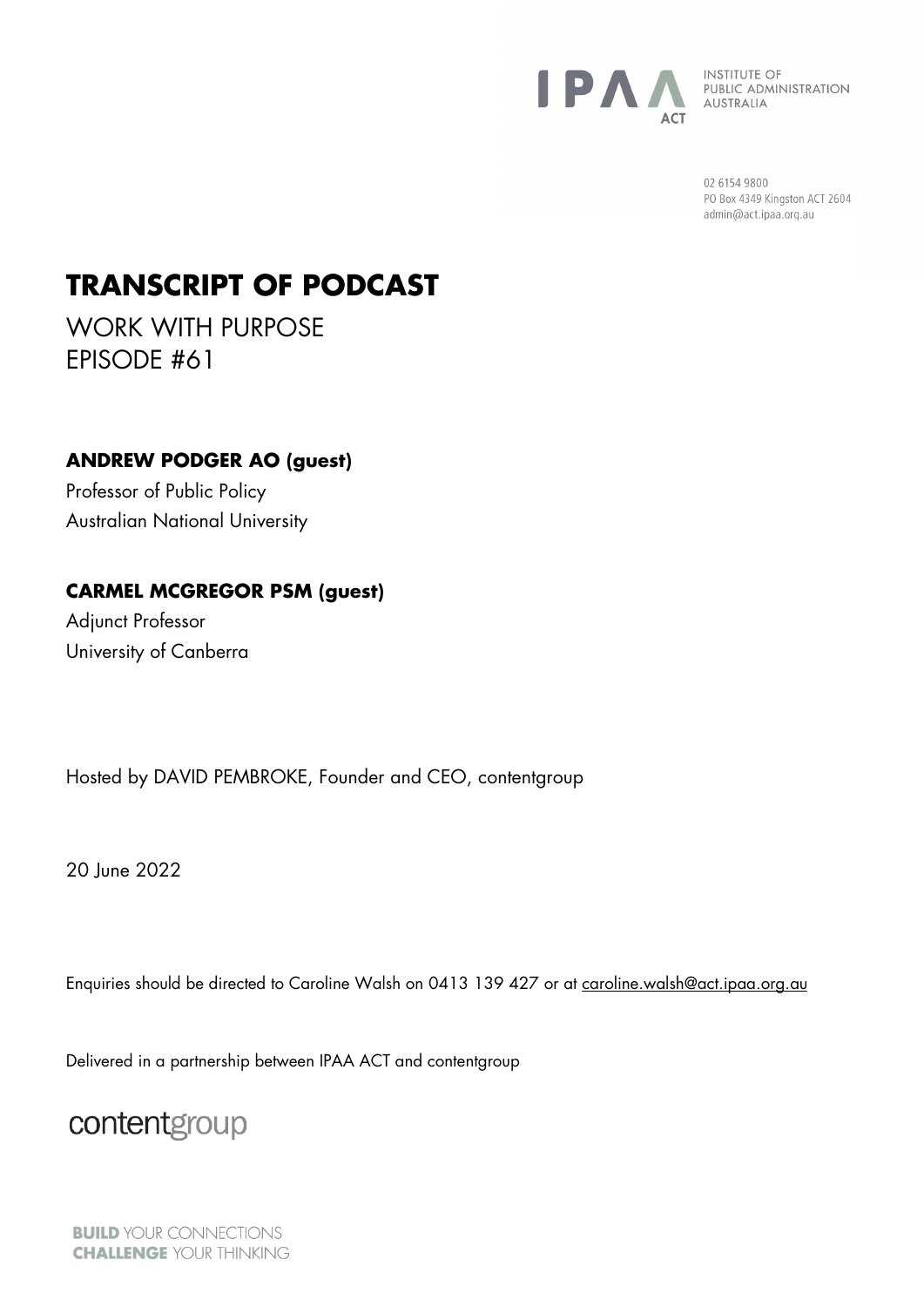| DAVID PEMBROKE:         | Hello everyone, and welcome once again to Work with Purpose, a podcast<br>about the Australian Public Service. My name's David Pembroke. Thanks<br>for joining me. I begin today's podcast by acknowledging the Traditional<br>Custodians of the land on which we meet today, the Ngunnawal people,<br>and pay my respects to their Elders past, present, and emerging. And<br>acknowledge the ongoing contribution they make to the life of this city and<br>region.                                                                                    |
|-------------------------|----------------------------------------------------------------------------------------------------------------------------------------------------------------------------------------------------------------------------------------------------------------------------------------------------------------------------------------------------------------------------------------------------------------------------------------------------------------------------------------------------------------------------------------------------------|
| <b>DAVID PEMBROKE:</b>  | Well, Australia, like all countries, has experienced rapid change over the<br>last few years which has altered people's expectations of government and<br>the way they access government services. The APS has come to expect<br>the unexpected, knowing there will be different unanticipated and perhaps<br>even more, and difficult challenges just over the horizon.                                                                                                                                                                                 |
| <b>DAVID PEMBROKE:</b>  | How does the APS adapt to this evolving context? How does it anticipate<br>what Australians will need and want 10 years from now? How does it<br>produce a future fit workforce ready to deliver in our increasingly complex<br>and interconnected world? And how does it do that under new leadership?                                                                                                                                                                                                                                                  |
| <b>DAVID PEMBROKE:</b>  | Well, to answer those questions, I'm pleased to be joined today by a<br>couple of veterans of the Australian Public Service. Andrew Podger is an<br>honorary professor of public policy at the ANU. He spent 37 years in the<br>Australian Public Service in a range of portfolios, specialising mostly in<br>social policy and public management. He was secretary of the Australian<br>Department of Health and Age Care from 1996 to 2002 and was a Public<br>Service Commissioner from 2002 to 2004. Andrew Podger, welcome to<br>Work with Purpose. |
| <b>ANDREW PODGER:</b>   | Thank you very much, David.                                                                                                                                                                                                                                                                                                                                                                                                                                                                                                                              |
| <b>DAVID PEMBROKE:</b>  | Carmel McGregor PSM is an adjunct professor at the University of<br>Canberra and a private consultant. She is also a non-executive director of<br>the Australian Institute of Human Resources, AHRI, and a former vice<br>president of IPAA ACT. And a former Deputy Public Service Commissioner<br>and Deputy Secretary at Defence and Immigration and Citizenship. Carmel<br>McGregor, welcome to Work with Purpose.                                                                                                                                   |
| <b>CARMEL MCGREGOR:</b> | Thanks, David.                                                                                                                                                                                                                                                                                                                                                                                                                                                                                                                                           |
| <b>DAVID PEMBROKE:</b>  | A new era, a new time, a new government. Andrew Podger, to you first.<br>What should the Australian Public Service expect now that we have a new<br>government?                                                                                                                                                                                                                                                                                                                                                                                          |
| <b>ANDREW PODGER:</b>   | Well, there are a couple of things I would start off with. The new<br>government has made a number of statements, very positive about the<br>public service and what it expects of the public service. And it's going to be<br>relying heavily on the public service.                                                                                                                                                                                                                                                                                    |
|                         |                                                                                                                                                                                                                                                                                                                                                                                                                                                                                                                                                          |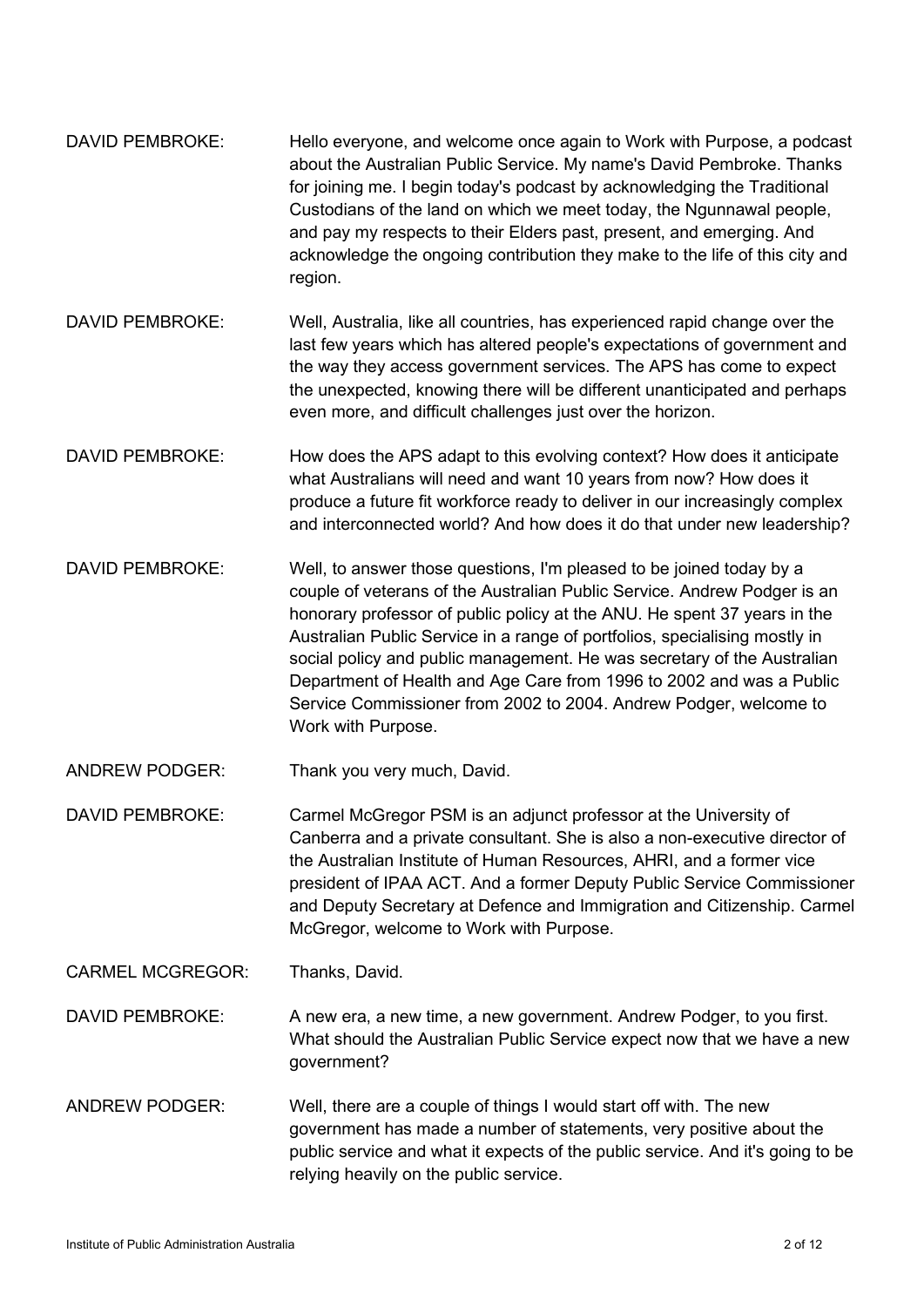- ANDREW PODGER: And so, from the public service end, it's got to rise to this occasion. It's got to deliver what the government wants and prove that a positive relationship with government can be made to work and can serve the government well. It's got to do this professionally, but it's also in doing that, realise that it has lost a lot of ground over the last decade or more, and it's going to have to look very carefully at how to retrieve that ground.
- ANDREW PODGER: I want to talk a little bit more about that later. But in supporting the government of the day, it's got to do so according to its values, including being apolitical. It does it in a way that a future liberal government would be very much supportive of.
- DAVID PEMBROKE: And Carmel, for you? What's your read on those positive comments that have been made over, well, a number of years now leading into the election and the change of government?
- CARMEL MCGREGOR: Yeah, yeah, absolutely. I concur with everything Andrew said. It really is, it's a pretty exciting time. Pretty formidable time though, as the ambitions are high, but I think people would take a lot of heart in the confidence being given to the public service. But also, there's been many internal, external commentators who would say there probably are some capability gaps and that's been noted even as recently in the Thodey review and those sorts of things.
- CARMEL MCGREGOR: But I think the challenges are that what are we, about week three, week four of the new government? There's a transition that occurs that it has always surprised me when governments changed, that irrespective of what political colour they were, there's a wariness. There's a trust that needs to be built. The relationships need to be struck again, that's absolutely vital so that you actually understand the nuance and the priorities that the government has articulated and how to turn them into action.
- CARMEL MCGREGOR: That's the skates, beyond that the pressure and that can see how much has been announced in the last couple of weeks and everywhere that the government is looking. They are certainly looking to the public service amongst many, to have ideas, be solution finders, and really assist equip the government's very ambitious agenda.
- DAVID PEMBROKE: Just about this time, this quite peculiar time, what advice do you have to public servants as they adjust to this new government in this new environment? What advice would you give public servants?
- CARMEL MCGREGOR: Listen, really listen deeply. But also, do your homework on what the opposition brought into government, what was different, what were the perspectives? And that all have been done. They would've responded to the actual topics and policies in their incoming government briefs. But really establishing those relationships and building trust.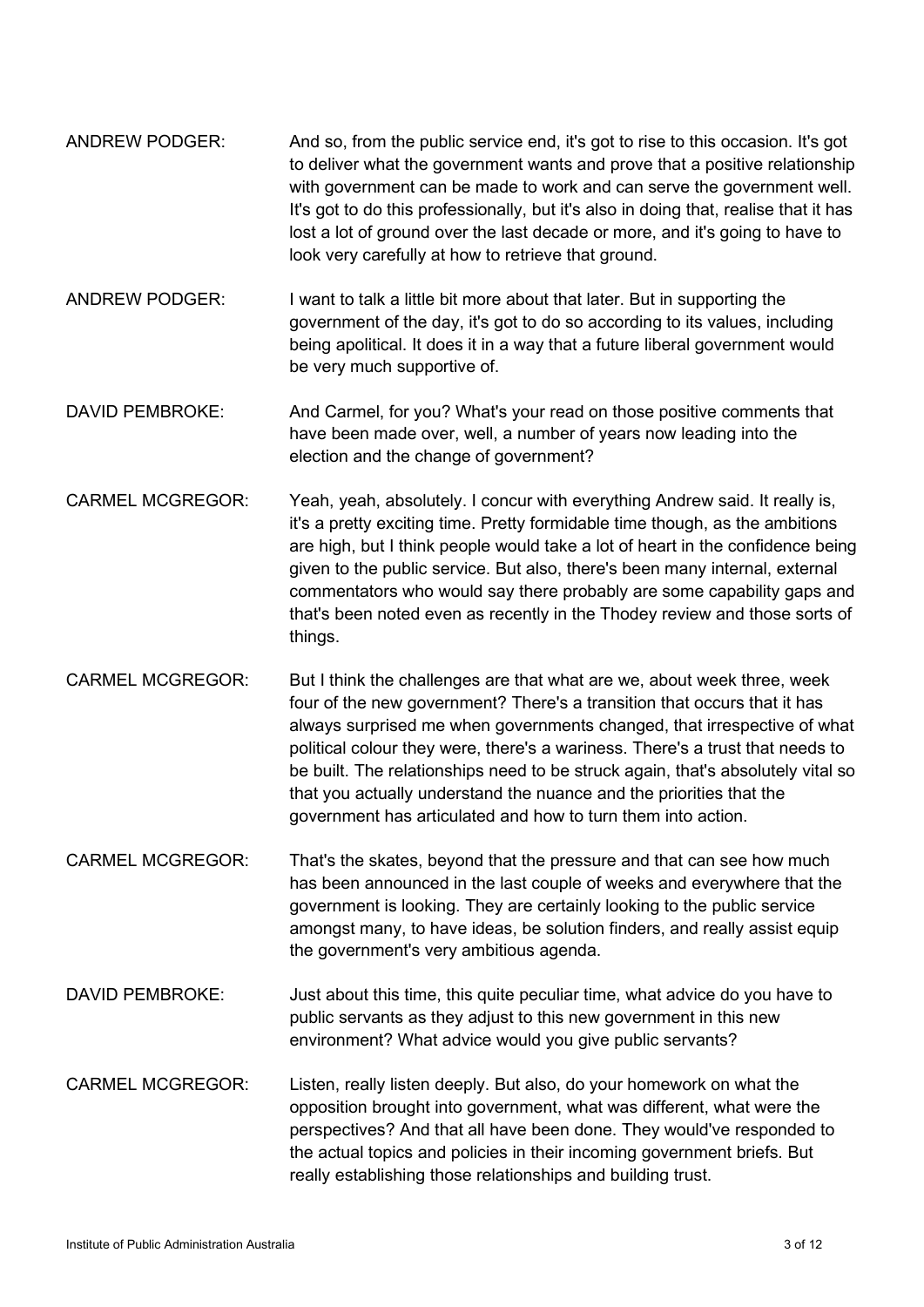- CARMEL MCGREGOR: Building on that point I made about the weariness. You've got to overcome that to build a trustful relationship and demonstrate that you can be trusted that you will have honest, clear positive relationships with Ministers and their staffers. And it's really up to the public service to broker that and to push it at all levels.
- DAVID PEMBROKE: And Andrew, to you. What's your advice?
- ANDREW PODGER: One of the things that I would be focusing very much on is the next round of corporate plans. There is a requirement under the PGPA act to have corporate plans every year, but sometimes they are extremely important. And in a year where a new government, new Ministers, for a lot of people, there'll be new secretaries, a whole gamut of situations changed.
- ANDREW PODGER: You're going to have to look very carefully at your corporate planning. Engage with Ministers, make sure your corporate plan is endorsed by your Minister. Talk to them, but also talk to the range of stakeholders outside. Making sure that you are linking with them as well. But it's that process of ensuring that you are aligned with what the government's on about, which is way more than will be in their policy platform.
- ANDREW PODGER: There'll be a whole lot of nuances, as Carmel was saying, that you need to get on top of. You need to find out who do you Ministers talk to? What are their priorities, what's the way in which they think? And how do you best respond to that?
- DAVID PEMBROKE: Now, you mentioned in your opening remarks about the public service having lost ground. What do you mean by that?
- ANDREW PODGER: Well, I think there's been a series of reports, which have said that the public service has lost capability. The Thodey report is the most recent, but if you go back to the Moran report of 2010, so it's a decade ago. It was talking about it. And I don't think the ground has been recovered sufficiently yet. Indeed, I think if anything, the service has gone backwards on a number of things.
- ANDREW PODGER: Now, there are a number of causes for that. I'm not trying to point the finger purely at the public service itself. I think there've been a range of policies approaches under the previous government and governments before that, which have added to it. You have had too much reliance on consultants and contractors, which has diminished the investment in the public service itself. You have had a pay system which has not been market based to ensure that we are attracting and retaining the skills we need. We've got IT contractors because we don't pay people within the service, who are IT experts enough. We're not going to have them. There's all of that to be done.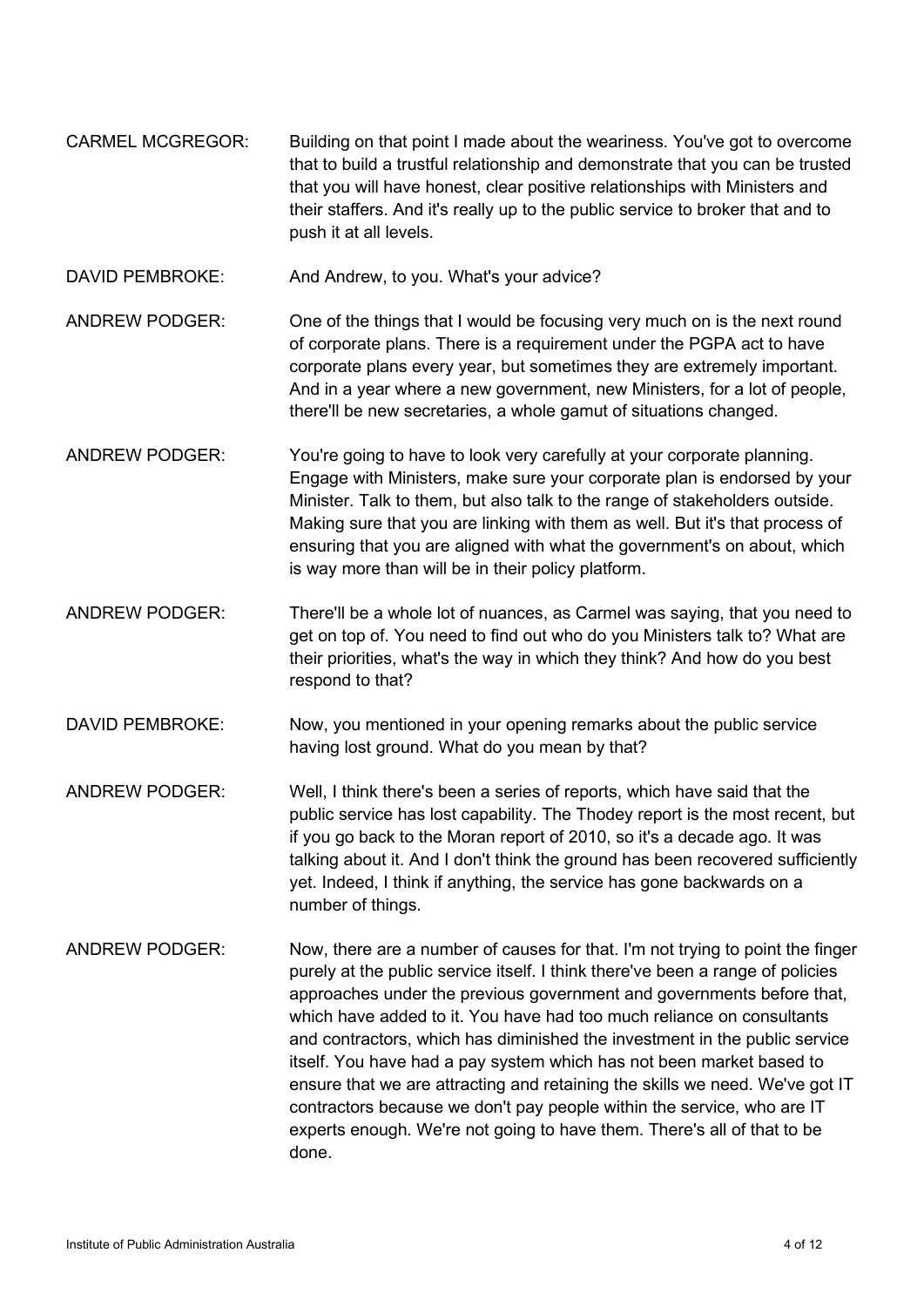| We have been applying efficiency dividends for more than 20 years, in<br>ways which are supposedly about improving productivity, but in fact, have<br>been leading to reductions in quality and levels of services. A range of<br>things have been going on, which need to be addressed. But I think above<br>all, there's been an expectation of a transactional, if you like, support of the<br>Minister of the day. Trying to help the Minister in the immediate concerns<br>they have, rather than thinking long term and looking at strategic policy and<br>things of that sort, investment in that has been diminished.                            |
|----------------------------------------------------------------------------------------------------------------------------------------------------------------------------------------------------------------------------------------------------------------------------------------------------------------------------------------------------------------------------------------------------------------------------------------------------------------------------------------------------------------------------------------------------------------------------------------------------------------------------------------------------------|
| Departments are not publishing what they used to publish. They're not<br>engaging with academics and outsiders. They're not doing a lot of things<br>which are essential for enhancing their own capability to serve the<br>government in a real public interest way.                                                                                                                                                                                                                                                                                                                                                                                    |
| That's a pretty grim picture, Andrew. And not easily solved, I wouldn't have<br>thought. That each of those challenges may take years to repair.                                                                                                                                                                                                                                                                                                                                                                                                                                                                                                         |
| Well, I think there are some immediate things that can be done which the<br>government has already said that they're interested in. Talking about<br>getting rid of the staffing cap on the public service and switching resources<br>from contractors, labour hire, consultancies into the public service. Though,<br>I have to say with some net savings. There's going to be some pressures<br>out of that.                                                                                                                                                                                                                                           |
| That will take a little bit of effort to work its way through, but it does open<br>the door, a first door towards establishing capability. But I think the next<br>fourth things on my agenda will require some real work over the next six<br>months or so to help the government build an agenda, a package of issues<br>that they can work on.                                                                                                                                                                                                                                                                                                        |
| So, the four in my view are looking again at the Public Service Act. Out of<br>the Thodey report, what is the role of the Public Service Commissioner<br>versus the Department of the Prime Minister and Cabinet Secretary? Who<br>is the professional head of the service? And how do we ensure that merit is<br>given precedent in top appointments? We should be within that also<br>looking at the values again because I think we've undermined the<br>importance of merit in the public service.                                                                                                                                                   |
| The second area I'll be looking at would be pay and conditions. We have<br>got a real mess. Each agency runs their own pay arrangements within<br>strict overall limits, but it doesn't lead to a pay arrangement that is related<br>to the market conditions, the labour market conditions that attracts and<br>keeps the skills we need. And you've got each department paying the<br>same work, different rates of pay or different conditions. The transactional<br>costs are crazy. Looking at that, doing a market survey. And then saying,<br>"How can we get there from where we are?" That's going to be hard, but a<br>job to be done on that. |
|                                                                                                                                                                                                                                                                                                                                                                                                                                                                                                                                                                                                                                                          |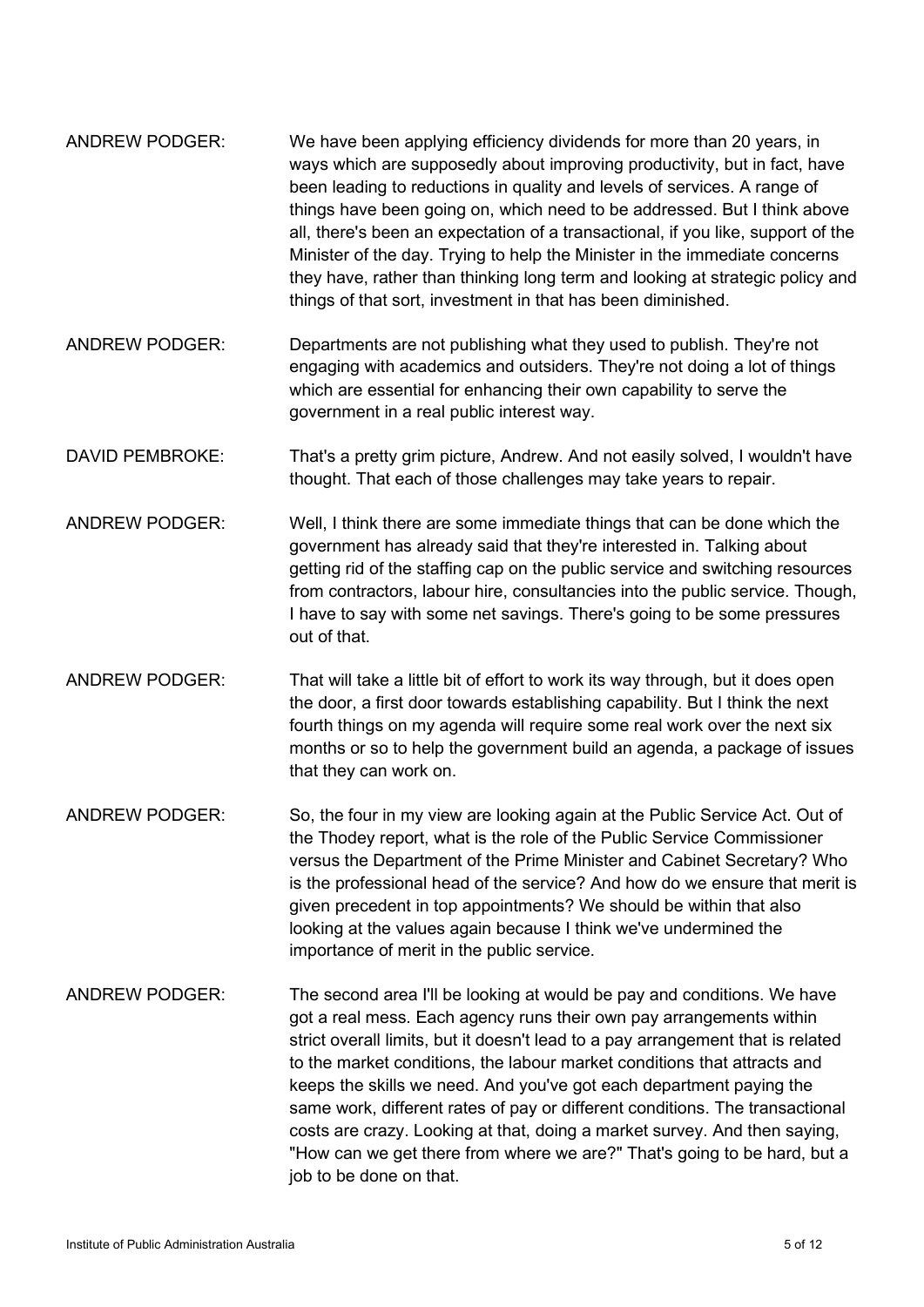- ANDREW PODGER: The third one is about the administrative expenses budgets. Now, the government has retained a low-level efficiency dividend, but I suspect it knows that that isn't the long-term answer. It's going to have to think more carefully about the way it funds administrative expenses. And when it wants to have productivity gains, it's going to have to think about investing in IT in particular to get the productivity gains. That issue of how are the resourcing decisions made? ANDREW PODGER: And the final one is one, which is already underway. The Prime Minister's department was asked on the previous government to review the Members of Parliament (Staff) Act. And I think that review is an important review because it may help to clarify the respective roles of Ministerial advisors and the public service. And get a better understanding of codes of conduct, what sort of value supply, and what sort of people should be the professional people working as advisors to Ministers. DAVID PEMBROKE: Carmel, your views on what needs to be made up in terms of ground as the public service moves into this new era? CARMEL MCGREGOR: Yeah, well, again, agree with Andrew's observations. I think though, even whilst some opportunities were lost in light of the findings of the Thodey review and some things didn't happen, other things have occurred. And I think the public service is to be credited with undertaking some of those internal reforms, which are bearing fruit. CARMEL MCGREGOR: And just by way of example, the head of professions model that we've talked about, and I know Jacqui Curtis would've spoken on this podcast, having sitting on the RE Board, I can see an absolute lift in capability and professionalism in that org as well, that really positions the public service to operate in a more professional... DAVID PEMBROKE: What change have you seen? As you say, sitting on the RE Board with the head of profession around the HR, what are you seeing that is encouraging you? CARMEL MCGREGOR: People who actually understand HR and culture and organisations and how to manage a workforce actually in the roles. It still occurs in various places, but if you walk past the door on the wrong day, you might end up in the head of the people team. And now, there's a real requirement that people have professional skills or have working towards them. And I know that's being rolled out in other professions. I think that sort of thing, plus the
	- APS Academy, all of that recognition, that there is a capability issue that needs to be remediated. That's a step in the right direction. There are some things.
- CARMEL MCGREGOR: The other thing that I do think, and look, I was at the Prime Minister's speech and it was an IPAA function when the former Prime Minister said, well, this isn't verbatim, "Your job is to do what you're told. We'll do all the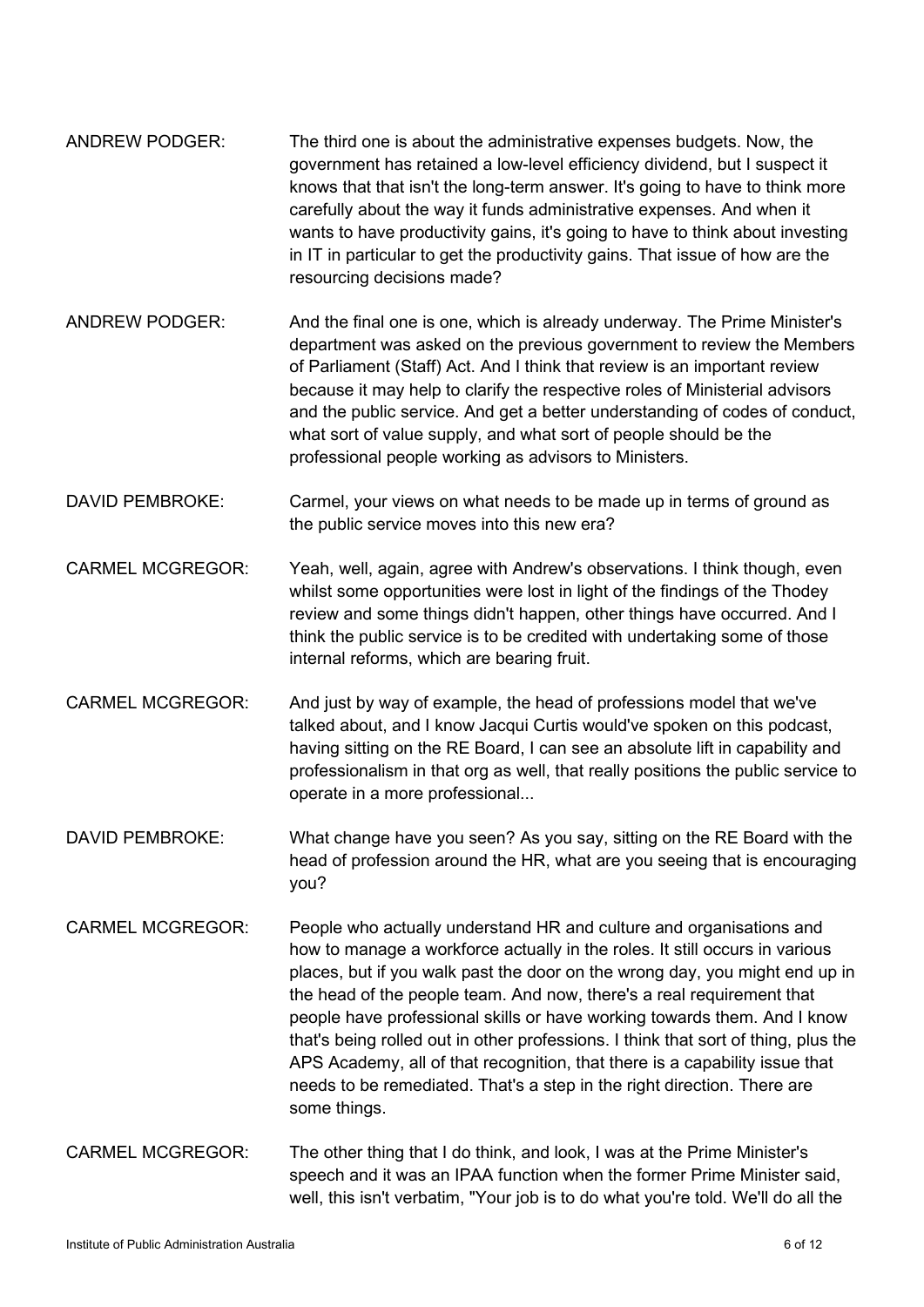thinking." COVID, and many have commented, did actually bring back to the fore the experts. The sort of recognition that there is something to be valued in professional expertise. And I think there's more to be built on that.

- CARMEL MCGREGOR: But there's also, when you have that as a dynamic, people do say that there are public servants, obedient people. I say, "Righto, we'll do what we're told." But really, what the messages of the new government have been is that we want ideas. And there's a lot of unleashing of discretionary effort that can be undertaken.
- CARMEL MCGREGOR: 60% of the public services outside Canberra, they are in communities they know. And particularly in service delivery, they are in touch with the very people that the government once are our primary or our major clients, who are of the Australian public. And again, just heard the Prime Minister out in Gladstone, took the whole cabinet out there. There's going to be more of that.
- CARMEL MCGREGOR: And that's a very invigorating environment to work in. I think that's where ideas flourish. And it's really to the leaders of the public service to inculcate that as a philosophy and an operating environment. And lots can come of that.
- DAVID PEMBROKE: Now you mentioned leadership. There's been the appointment of the new head of Prime Minister and Cabinet, Professor Glyn Davis. What should be read into that? What's important about that appointment?
- CARMEL MCGREGOR: Well, many things are important about that, but what's very heartening is that Glyn really understands the public service. He has been a former Director General in Queensland but is also a very prestigious academic who's made a life study of public administration and governors and those sorts of things. But equally, he was on both ahead of the game that Terry Moran and Kevin Rudd review. And he was also on the Thodey review. He actually knows and would probably feel quite strongly about some of the things that were recommended and would be alert to what progress and what success looks like.
- CARMEL MCGREGOR: But also, and Andrew touched on this, I think we haven't really in recent years partnered as actively with academia as we could around the broad issues of public administration. I know there's those deep areas of expertise in policy areas. And so, I think bringing that to the fore as well. I mean, he was quite instrumental in ANZSOG. I think that Glyn's appointment is a really good one for this quite pressured environment of reform, change and really building a close relationship with the ministry.

DAVID PEMBROKE: Andrew, your views?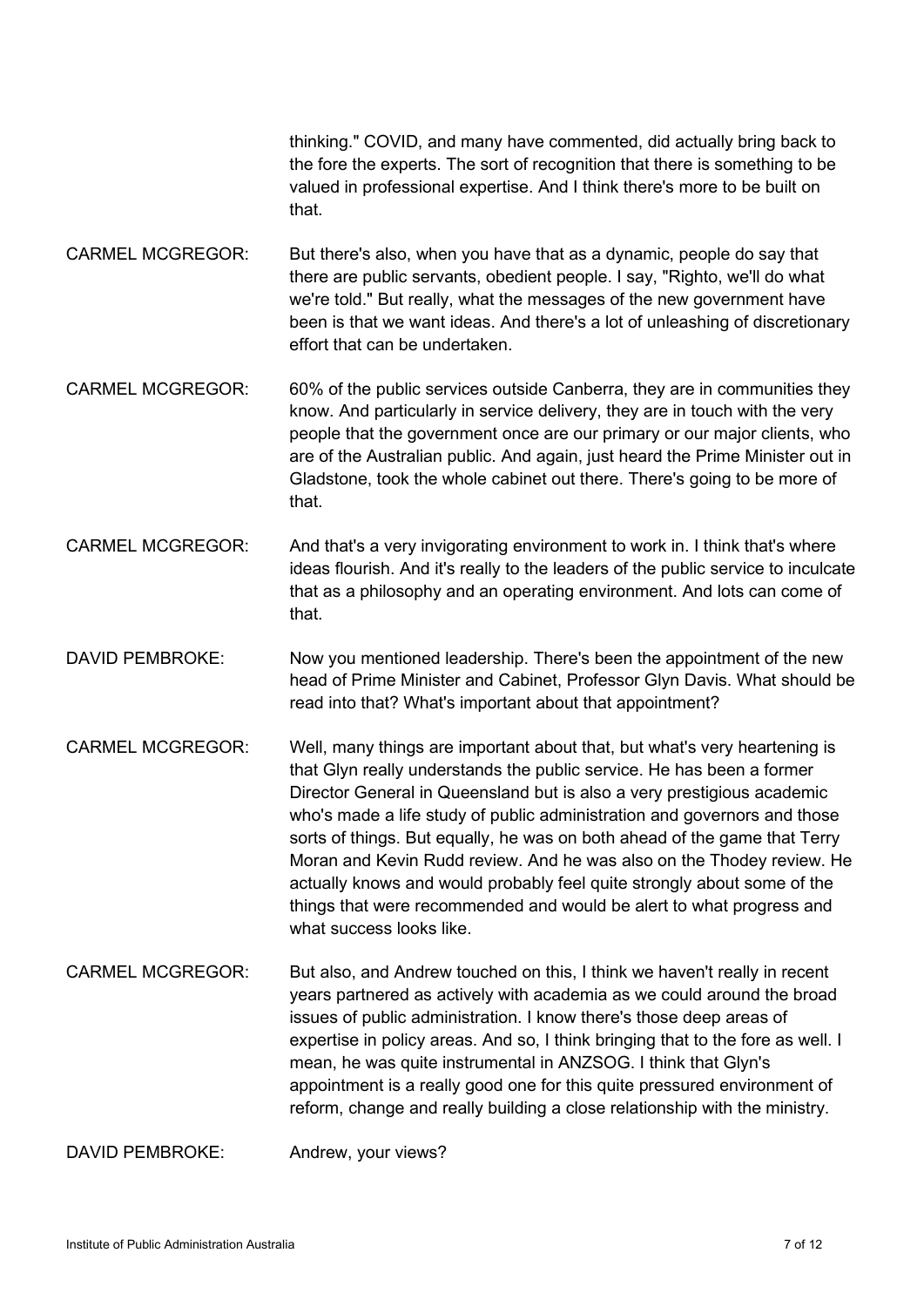- ANDREW PODGER: I couldn't agree more. I think he will help the government to focus on these issues around the role and capability of the public service. But he's also a very broad-minded person. His background is vice chancellor of two of our top universities. He's got an international reputation. He understands the policy issues and challenges that the government's going to be addressing as well.
- ANDREW PODGER: I think we shouldn't expect him to devote all his time on the public service because, in a sense, the head of Prime Minister's Department is what I always think about the operational head of the service. Marshalling the resources of the public service to meet the policy agenda of the government of the day, of the Prime Minister and of Cabinet.
- ANDREW PODGER: And he's going to have to do that job. That's going to be his main job. But because he understands the public service, I think he'll be very keen to see a big agenda of helping the public service to reform and build his capability. He will be looking, I should think, to the Public Service Commission to play a big role in that, to help him with that.
- DAVID PEMBROKE: Do you think, it seems to be suggested, certainly the incoming Minister has suggested this much larger role for the Public Service Commission. What changes do you think that you'll see in terms of that Public Service Commission? Because I think she quite critical of the previous government and the way that they treated the Public Service Commission.
- ANDREW PODGER: Well, it's gone back a long way. I mean, you may recall after the Moran report ahead of the game, that there was a change to the Public Service Act, which did strengthen the commission, but then the government withdrew the extra resources that they had promised to give to it. It wasn't actually able to build it up the way it had intended.
- ANDREW PODGER: But the Thodey report goes a lot further than ahead of the game on this. And it talks about the Public Service Commissioner being the head of people, I think is the term. My own preference is to call it the professional head of the service, thinking more about the stewardship of the service. Not only to be able to work for the current government but have the capability to work for future governments down the line. And that's that role that I believe the Commissioner should have. Clarifying the respective role of the Commissioner and the head of PM&C, I think is a really important one.
- ANDREW PODGER: But the Commission needs to have the capability to do these other agenda items I've talked about. For example, they're going to have to take the lead on what should the pay and conditions arrangement be for the public service into the future? I'm not too sure that they've got the expertise at the moment to do that. It's going to have to build that up to do that.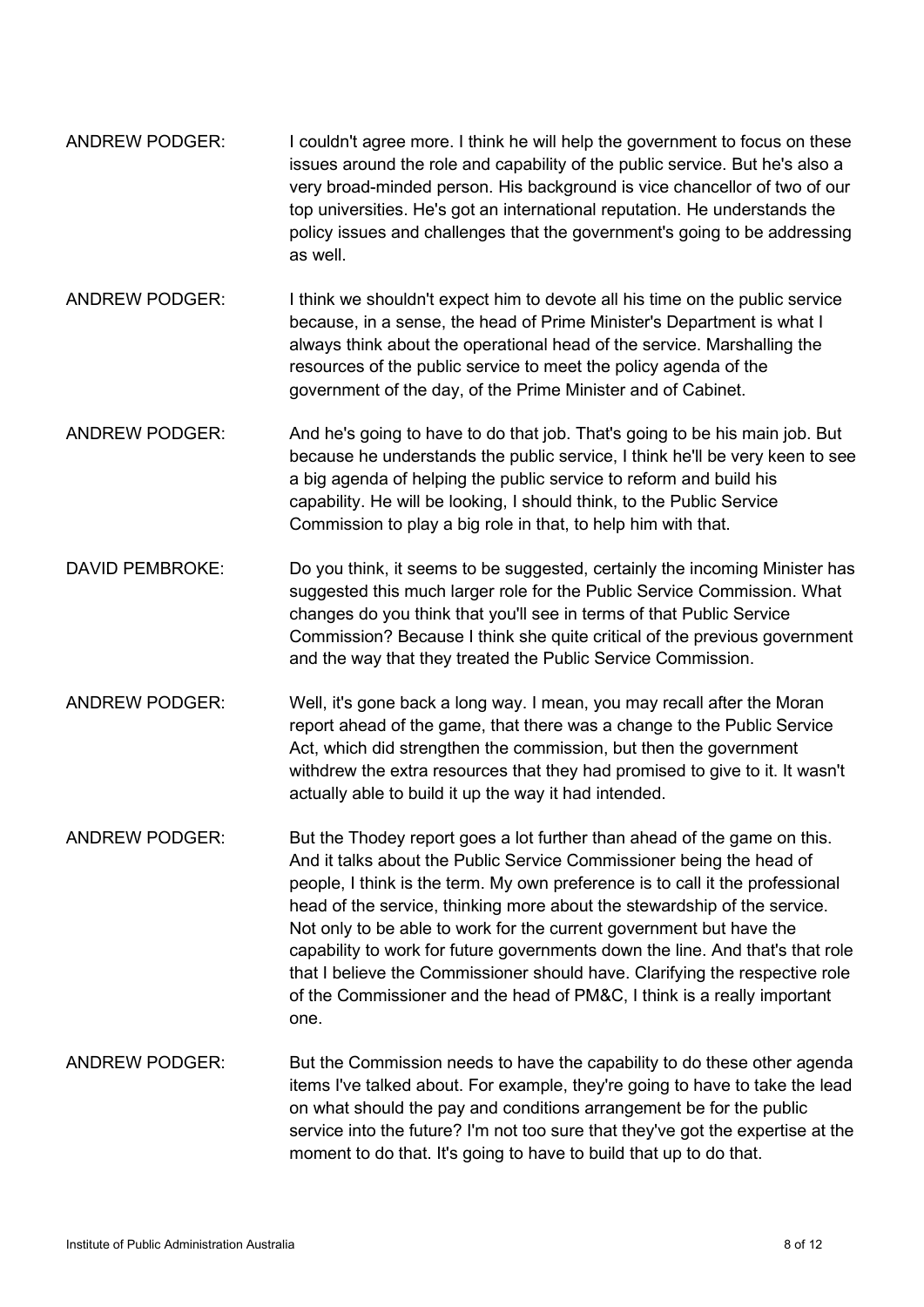- ANDREW PODGER: Even thinking about where public service employees fit in, vis-à-vis contractors and consultants. Patty Guola has written a lot about this saying there's this public service workforce, which is not into the public service. And we ought to be identifying it, measuring it and talking about what it does and not pretending that it's something totally separate.
- ANDREW PODGER: The Public Service Commission has got to play a wider role in those. I think it's leadership of the professions. Now, I think as Carmel said, there's seen some good developments on that and particularly on the HR side. But I remain surprised that the HR profession is being led out of the tax office rather than the commission, which is its core business. I think there are things that can be done to enhance the role of the commission.
- DAVID PEMBROKE: And Carmel, do you have a view around the commission?
- CARMEL MCGREGOR: Yeah, it's a small entity. It's always been quite starved of resources. And I remember I was in the commission at the time when they were given funding. And well, I said at the time, we were momentarily rich until they took the funding away. I think they have actually worked... They can't do everything themselves. And the main role is actually facilitation and influence, working with the big agencies. But yeah, that pay and conditions does sit with the commission and it's a pretty big task.
- CARMEL MCGREGOR: And even back in the head of the game when that was a recommendation out of there to try and harmonise all of that. And even the modelling we did at the time would show there was going to be several bargaining rounds before you'd ever get any complete sanity into the system. That's a large piece of work. But the commission itself, I think just needs to work actively with the areas that have in greater capability and really play that catalyst role.
- CARMEL MCGREGOR: But it is interesting, Andrew and I were talking about this a couple of days ago. In New Zealand, the head of the service is the Public Service Commissioner quite deliberately. And the head of Prime Minister and Cabinet does, as Andrew said, runs the policy and worked for the government. At the time, I did a review of a Public Service Commission in one of the states and that was became aware of this model.
- CARMEL MCGREGOR: And I didn't really agree with it, but the more time has gone on and you can see where there's not a complete focus on these issues and clout around appointments and those sorts of things. I think we are not as successful say as New Zealand around those sorts of things. I think that's a big call for me to be sitting here saying that's what should happen. But I think there are models where you can look to and see that the role of the Commission can be perhaps stronger than it probably is in reality.
- ANDREW PODGER: One of the interesting developments under the new government has been the appointment of Katy Gallagher as both Minister for Finance and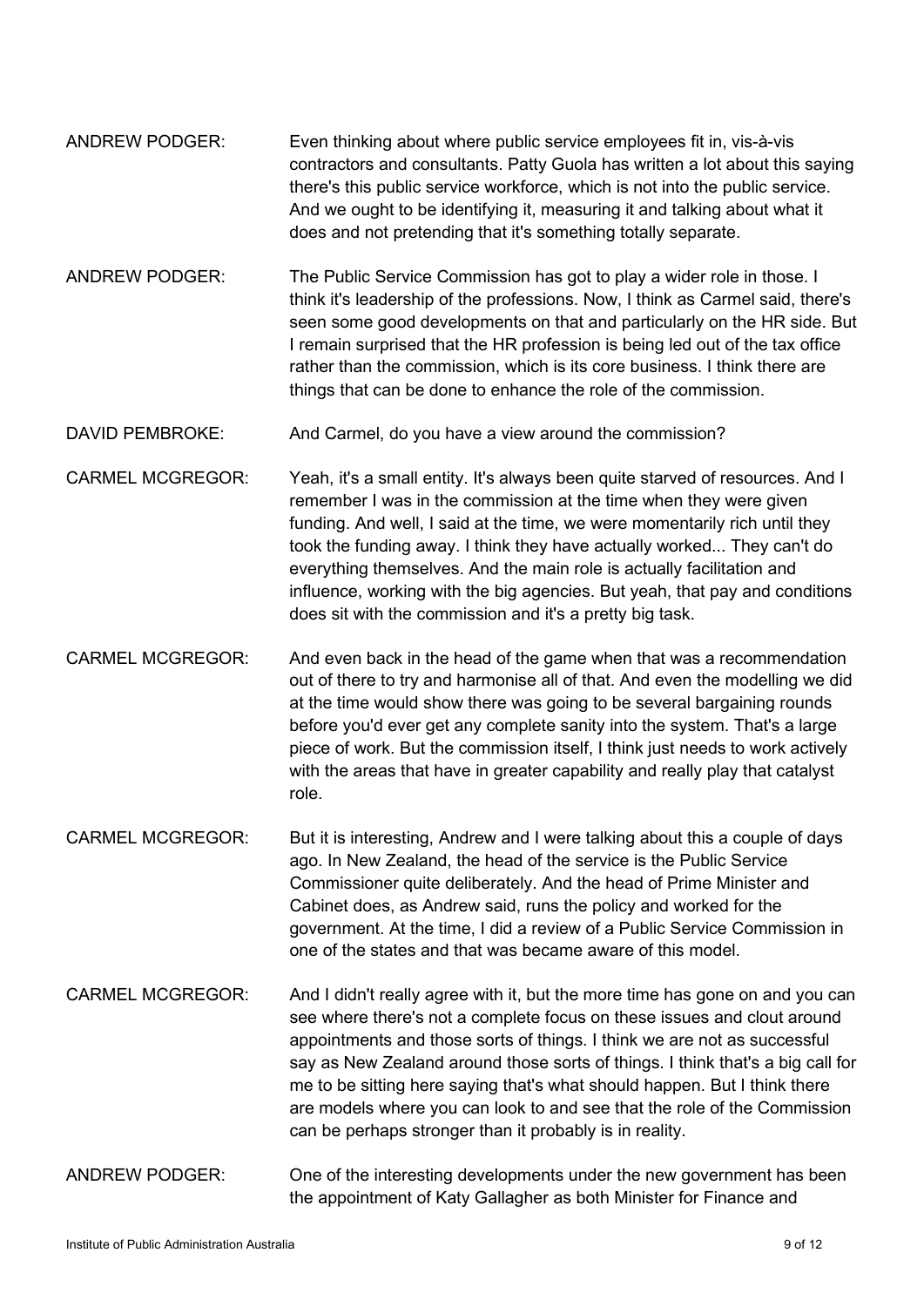Minister for the Public Service. I think the last time that happened was in 1983, when Joe Dawkins was made Minister for Finance and Minister responsible for Public Service.

- ANDREW PODGER: And that was the beginning of a major era of public service and sector financial management, a whole range of reforms by bringing those things together. I don't think those things need to be together for always, but I think bringing them together for a while is an opportunity to look very carefully at reform of the public service and the public sector more generally.
- DAVID PEMBROKE lt's no accident that this is-

ANDREW PODGER: I don't think it's an accident. I think that Prime Minister Albanese, I think has thought this through and has spoken to a number of the colleagues. And one hopes that there will be quite a lot come out of that.

- DAVID PEMBROKE: Now, listen, I just do want to come back before we finish. This link between the public service and academia because both of you work in academia. How can that be made to be a more effective relationship, such that public service organisations are more able to draw on the expertise and experience and knowledge of academics across Australia and indeed, around the world? Andrew, to you.
- ANDREW PODGER: Well, let me give an example of where I've noted it work and not work even more recently. A couple of years ago, I went to the annual conference at the University of New South Wales, their centre of excellence on population ageing. They have an annual conference on that.
- ANDREW PODGER: And at that conference, Treasury came in significant numbers. And they presented to the conference, their retirement income modelling, the new modelling they're doing, what assumptions they made. They exposed it all and opened up to academics to comment and contribute to. It was a great show, was run extremely well. Unfortunately, there was nobody from the Social Services Department there at all. And that to me was very surprising and disappointing.
- ANDREW PODGER: If you want to have engagement, you've got to be open. You've got to publish material. You've got to have your own research capacity, your own statistics. And then you throw it open to academics to engage. And it's not a matter of ringing up the academic and asking what they think about something. You've got to expose and engage in detail.
- ANDREW PODGER: And I think some agencies are still doing that, but it's become rarer because Ministers have been scared of things being published that might cause them trouble. We've got to get past that and get a genuine engagement going on.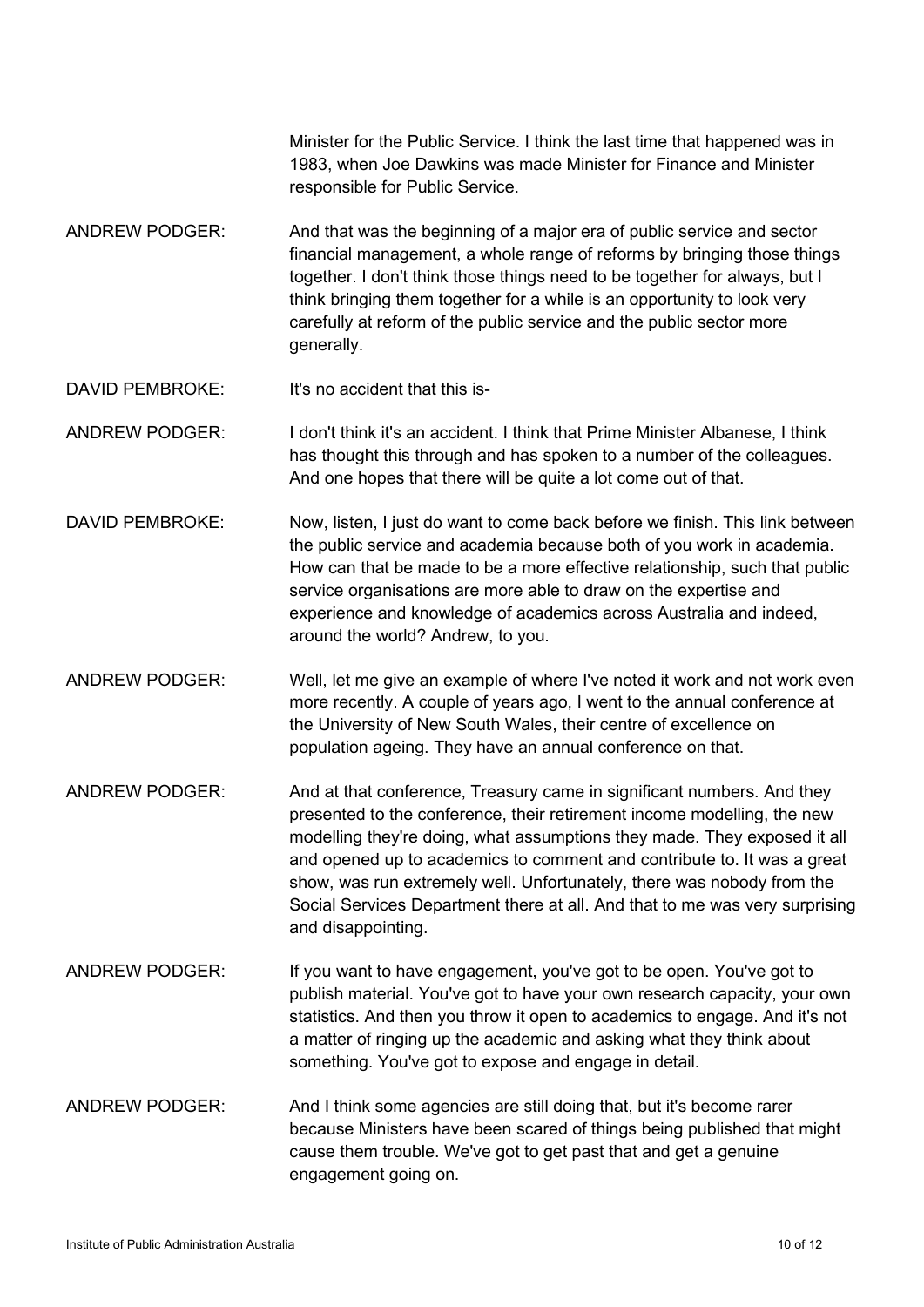| <b>DAVID PEMBROKE:</b> | Carmel, your |
|------------------------|--------------|
|------------------------|--------------|

CARMEL MCGREGOR: No, I don't really have anything more to add. I mean, I think that a good example is the policy research units that every department used to have or did have. And that just was a natural tendency to academics wanted to be in the tent monitor to actually help assist on issues and be a voice or a source. I think that going back to the reliance on consultants, that they've probably been the default speed dial, as opposed to the natural tendency of bringing the academics into the tent.

DAVID PEMBROKE: Just in summary then, exciting times, busy times, but optimistic times.

CARMEL MCGREGOR: I think it's very exciting. I think when you hear Ministers speak and to the public service and say they want their ideas actively going and sitting in departments and listening to them. And as Andrew said, there's a statement that the public service is what they want it to be performing optimally and delivering for Australians and clients more generally. But I think it's very exciting.

DAVID PFMBROKE: Andrew?

ANDREW PODGER: I agree. And it's also an opportunity for the public service all the way through to rise to the occasion. To prove that what's being said about them at the moment is right. That they can do things, they can offer good ideas, expertise, research, corporate knowledge, all those things. That they have that offering to Ministers to help them do their job.

DAVID PEMBROKE: Well, there we have it people. Two wise owls sitting and giving you the view from the top of indeed this changing time, but optimistic time. And certainly, the call there really is to rise to the opportunity and to the challenge. Andrew Podger and Carmel McGregor, thank you so much for joining us on Work with Purpose.

ANDREW PODGER: Thank you, David.

DAVID PEMBROKE: Ladies and gentlemen, Work with Purpose is a part of the GovComms podcast network, which I'm sure you'll be thrilled to know that has recently added a new program to the roster called the Gradcast. Which to no one's surprise is a podcast by APS grads, for APS grads. If you are interested in the world of an APS grad, make sure you download the program. Thanks also to you, the audience, for giving us some of your most valuable asset, your time and your attention. And once again, if you can share, rate or review the program that helps it to be found.

DAVID PEMBROKE: A big thanks to Caroline Walsh and the fantastic team here at IPAA for their ongoing support and also the Australian Public Service Commission, which is another great partner of Work with Purpose. And as always, a big thanks to the team at contentgroup for getting the show to air each week.